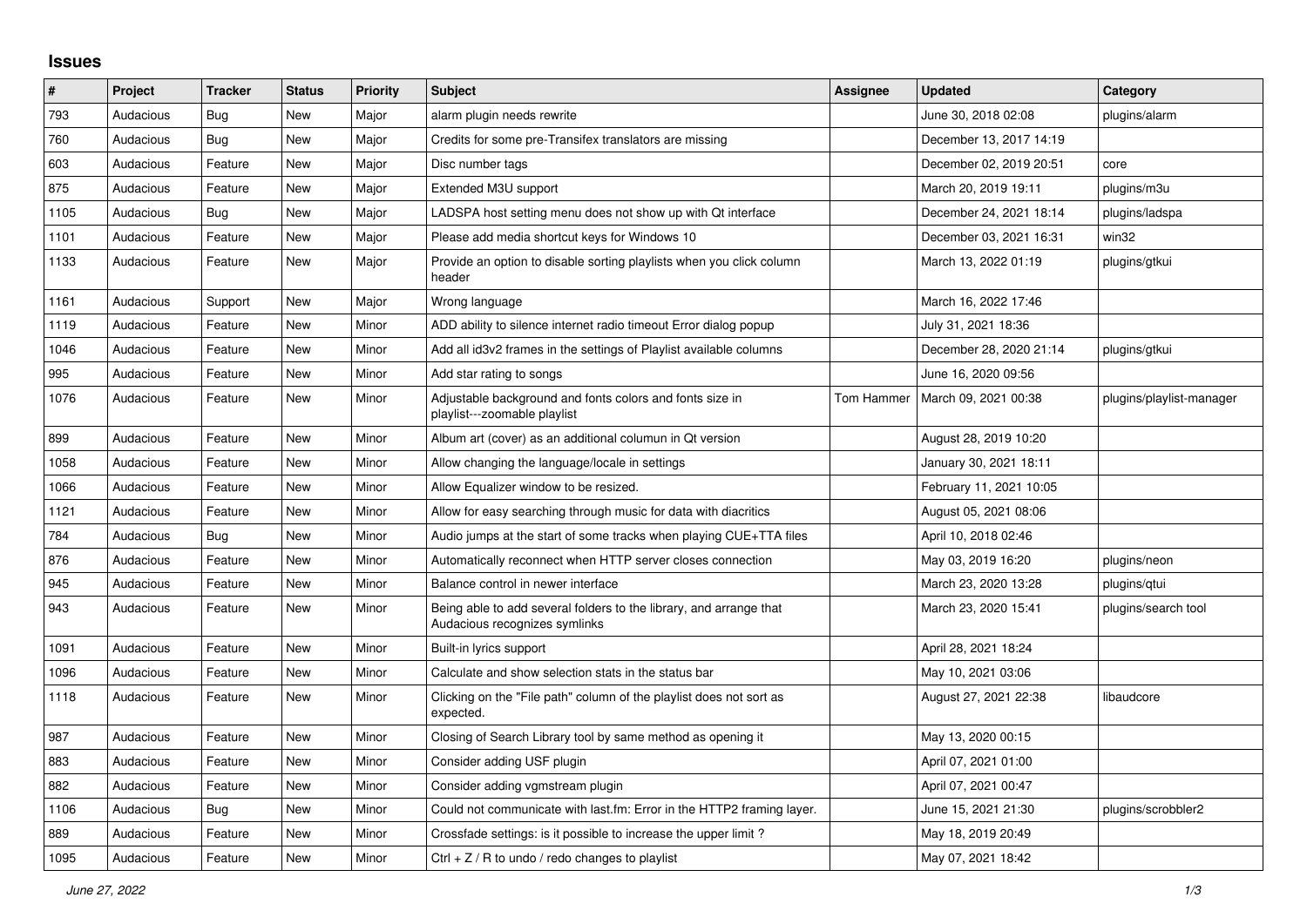| #    | Project   | <b>Tracker</b> | <b>Status</b> | <b>Priority</b> | Subject                                                                                                                                   | <b>Assignee</b>  | <b>Updated</b>           | Category           |
|------|-----------|----------------|---------------|-----------------|-------------------------------------------------------------------------------------------------------------------------------------------|------------------|--------------------------|--------------------|
| 864  | Audacious | Feature        | New           | Minor           | Drag/drop songs into playlists displayed in the Playlist Manager                                                                          |                  | October 29, 2019 02:14   |                    |
| 955  | Audacious | Feature        | New           | Minor           | Enqueue option                                                                                                                            |                  | April 09, 2020 03:54     |                    |
| 1067 | Audacious | Feature        | New           | Minor           | Equalizer adjustments are coarse.                                                                                                         |                  | February 11, 2021 10:09  |                    |
| 1152 | Audacious | Support        | New           | Minor           | Error popup when there's no errors                                                                                                        | Paul<br>Anderson | February 04, 2022 04:25  | core               |
| 1116 | Audacious | Feature        | New           | Minor           | feature request: miniview mode with QT or GTK interace                                                                                    |                  | February 08, 2022 06:53  |                    |
| 1082 | Audacious | Feature        | New           | Minor           | File writer option to pad track numbers with leading zeros                                                                                |                  | March 31, 2021 00:15     | plugins/filewriter |
| 1130 | Audacious | Feature        | New           | Minor           | folders for tabs in the playlist head (an enhancement suggestion, not a<br>bug)                                                           |                  | October 24, 2021 19:04   |                    |
| 500  | Audacious | Feature        | New           | Minor           | fullscreen album art                                                                                                                      |                  | April 08, 2020 19:17     |                    |
| 1098 | Audacious | Feature        | New           | Minor           | Hide empty Services playlist sub-menu                                                                                                     |                  | May 10, 2021 09:25       | libaudgui          |
| 1108 | Audacious | Feature        | New           | Minor           | HTTPS support for Windows builds                                                                                                          |                  | December 27, 2021 04:45  | plugins/neon       |
| 1145 | Audacious | Support        | New           | Minor           | I started to code, I need m-tags support for audacious to tag files<br>witthout tags, and all I need is a (link to a) good documentation* |                  | February 25, 2022 05:01  |                    |
| 1071 | Audacious | Feature        | New           | Minor           | Linkage could be improved for packagers.                                                                                                  |                  | March 31, 2021 00:32     |                    |
| 1151 | Audacious | Feature        | New           | Minor           | Load balance XSPF tracks with multiple location URIs                                                                                      |                  | January 28, 2022 19:10   |                    |
| 968  | Audacious | Feature        | New           | Minor           | Loop PSF files at normal loop points during repeat mode                                                                                   |                  | April 16, 2020 03:25     | plugins/psf        |
| 993  | Audacious | <b>Bug</b>     | New           | Minor           | Lyrics for streamed content are written to cache but not read.                                                                            |                  | June 07, 2020 13:10      | plugins/lyricwiki  |
| 1093 | Audacious | Feature        | New           | Minor           | Make the Song Dialog (Qt) window wider by default                                                                                         |                  | May 17, 2021 15:36       |                    |
| 1057 | Audacious | Feature        | New           | Minor           | Matroska (mka) chapter support                                                                                                            |                  | August 27, 2021 22:54    |                    |
| 1142 | Audacious | Feature        | New           | Minor           | MusicBrainz support for CD plugin                                                                                                         |                  | November 20, 2021 21:46  | plugins/cdaudio    |
| 1160 | Audacious | Feature        | New           | Minor           | Ogg Opus support for streams                                                                                                              |                  | March 11, 2022 18:09     |                    |
| 873  | Audacious | Feature        | New           | Minor           | Optionally make "previous track" restart current track                                                                                    |                  | June 08, 2021 22:55      |                    |
| 1153 | Audacious | Feature        | New           | Minor           | Optional sort column for File Created/Modified date and time                                                                              |                  | February 04, 2022 16:00  | libaudgui          |
| 51   | Audacious | Feature        | New           | Minor           | Option to inhibit suspend                                                                                                                 |                  | February 13, 2021 09:23  |                    |
| 924  | Audacious | Feature        | New           | Minor           | Option to replace playlist contents by drag and drop                                                                                      |                  | December 02, 2019 20:15  |                    |
| 1099 | Audacious | Feature        | New           | Minor           | Per-track ReplayGain shouldn't be enabled by default                                                                                      |                  | May 09, 2021 13:41       |                    |
| 1048 | Audacious | Feature        | New           | Minor           | PipeWire support                                                                                                                          |                  | May 04, 2022 19:36       |                    |
| 1170 | Audacious | Feature        | New           | Minor           | Playback mode button                                                                                                                      |                  | April 22, 2022 16:01     |                    |
| 913  | Audacious | Feature        | New           | Minor           | Play / create new playlist from selection                                                                                                 |                  | December 02, 2019 20:13  | plugins/qtui       |
| 1154 | Audacious | Support        | New           | Minor           | Playlist column Headers                                                                                                                   |                  | March 06, 2022 16:06     |                    |
| 877  | Audacious | Feature        | New           | Minor           | Please add save option to cue playlists (patch included)                                                                                  |                  | March 07, 2019 04:18     | plugins/cue        |
| 429  | Audacious | Feature        | New           | Minor           | Please enable scrobbling to libre.fm in Scrobbler 2.0                                                                                     |                  | September 02, 2019 10:35 | plugins/scrobbler2 |
| 1088 | Audacious | Feature        | New           | Minor           | plugin: status icon: ADD option to select tray mouse Middle Click action                                                                  |                  | April 11, 2021 12:05     | plugins/statusicon |